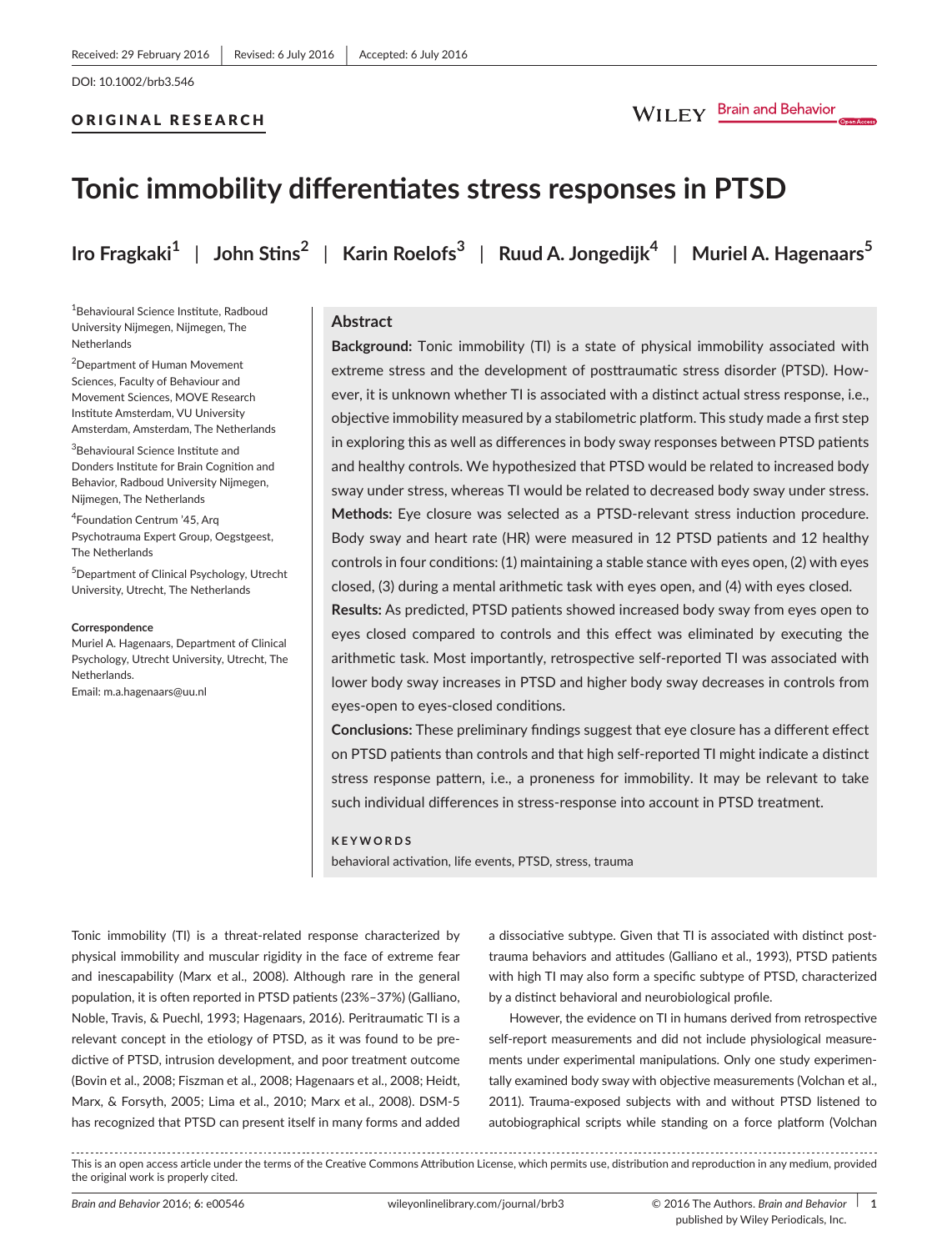**e00546 (2 of 7) |**  Fragkaki et al.

et al., 2011), a device that measures changes in postural position, i.e., objective movement. The authors found that subjective self-reported TI during the script was associated with reduced body sway and higher heart rate 1 minute postscript. This study nicely demonstrated a relationship between self-reported TI for a *laboratory stressor* and reduced body sway *after* a stressor, i.e., in the recovery phase. However, the association between self-reported TI during a *traumatic event* with body sway *during* a stressor still needs to be addressed. This is an important issue as it would verify the validity of self-report TI measures. Moreover, it would suggest that responding with TI is an automatic (biological or learned) predisposition that will be shown during any encounter with stress or trauma. Several animal studies have corroborated that there is a strong genetic influence on TI [pigs (Erhard & Mendl, 1999); chickens (Gallup, 1974); rats (McGraw & Klemm, 1973)]. In addition, between-subject trait characteristics have been shown to determine freezing, another threat-related immobility response (Frank et al., 2006; Hagenaars, Oitzl, & Roelofs, 2014). The choice of the defense strategy [active or passive (immobility)] was also found to be dependent on genetically determined features of serotonin metabolism in the brain (Popova, 2004). Thus, high levels of self-reported TI during trauma could reflect "TI-proneness", i.e., a tendency to a distinct threat response that is expressed when confronted with severe life-threatening circumstances but also when confronted with moderate stressors. As TI is primarily characterized by reduced movement, TI-prone individuals should respond with reduced movement during a moderate stressor too.

Therefore, in the present study, we will examine body sway during a general stressor in PTSD patients and healthy controls. PTSD was selected as a clinical population to study TI, because (1) TI is a response to threat and PTSD is by definition related to threatening or traumatic experiences, (2) high levels of TI are prevalent in PTSD patients (23%–37%) (Galliano et al., 1993; Hagenaars, 2016), and (3) TI is predictive of PTSD development (Bovin et al., 2008; Fiszman et al., 2008; Hagenaars et al., 2008; Heidt et al., 2005; Lima et al., 2010; Marx et al., 2008). Furthermore, eye closure was selected as a stressor, because it would interfere with hypervigilance, a specific PTSD symptom. Hypervigilance is a state of continuous monitoring of the environment for potential threat and misinterpretation or excessive reaction to threatening and neutral stimuli (Richards, Benson, Donnelly, & Hadwin, 2014). Many individuals with PTSD, and war veterans in particular, are characterized by increased hypervigilance (Kimble, Fleming, & Bennion, 2013). During eye closure, veterans with PTSD cannot scan the environment, leading to stress due to the uncontrollability of their surroundings. Eye closure also enhances visualization, in general, and PTSD patients report more vivid and emotional memories during eye closure (Hembree, Rauch, & Foa, 2003; Vredeveldt, Hitch, & Baddeley, 2011). Thus, eye closure can be threatening for PTSD patients due to the disrupted scanning of the environment and the anticipation of intrusive images. Moreover, anxiety is related to increased postural sway after sensory manipulations such as eye closure and standing on foam (Stins et al., 2009). A recent study showed that PTSD patients exhibited reduced freezing (i.e., the absence of body sway and heart rate reductions) in response to unpleasant versus neutral and pleasant pictures compared to healthy

controls (Fragkaki et al., submitted). Therefore, we expect that PTSD patients will show increased postural instability relative to controls due to increased arousal associated with eye closure.

Second, eye closure during upright standing requires a shift of attention to vestibular and proprioceptive input to maintain balance, which is related to increased body sway or no changes in body sway in healthy individuals (Nieschalk et al., 1999; Prado, Stoffregen, & Duarte, 2007; Stins, Michielsen, Roerdink, & Beek, 2009). This makes it possible to detect a distinct pattern for high TI individuals, i.e., body sway reduction. In contrast, passive viewing of aversive stimuli—an adequate experimental manipulation for inducing analogue threat – is consistently associated with reduced body sway in healthy individuals (Azevedo et al., 2005; Hagenaars, Stins, & Roelofs, 2012; Roelofs, Hagenaars, & Stins, 2010). It thereby disqualifies as a stressor in this study, as decreased body sway in response to unpleasant pictures is the standard response for most individuals in such a paradigm. Performing a cognitive dual task (simultaneously with upright standing) typically leads to a reduction in postural sway as it diverts conscious attention away from balance control and induces a shift to more automatized postural control (Stins et al., 2009). In PTSD patients, a dual task could distract their attention away not only from the balance control, but also from anxiety and hypervigilance, thereby abrogating the effect of eye closure.

Thus, the purpose of this study was to make the first step and investigate (1) body sway responses to a PTSD relevant stressor in PTSD patients and controls, and (2) the association between retrospective trauma-related TI and body sway responses to that stressor. PTSD patients and controls were assessed under four experimental conditions: (1) maintaining a stable stance with eyes open, (2) with eyes closed, (3) during a mental arithmetic task with eyes open, and (4) with eyes closed. Due to the increased hypervigilance, we hypothesized that PTSD patients would show increased postural sway compared to controls during eye closure. However, we expected that individuals with high self-report TI would not show this increase, but rather they would exhibit reduced body sway during eye closure, i.e., greater postural immobility. Finally, due to the attentional distracting effect of the cognitive task, we expected the differences between PTSD patients and controls to be eliminated during the task conditions. We measured heart rate as a manipulation check, expecting higher heart rate during the execution of a mental arithmetic task (Orr, Meyerhoff, Edwards, & Pitnam, 1998; Skoluda et al., 2015). We also explored the association between TI and heart rate during eye closure, as their relation is still unknown during a stressor in humans (Hagenaars et al., 2014).

## **1** | **METHOD**

#### **1.1** | **Participants**

The study included 12 male veterans with PTSD recruited from the Foundation Centrum '45, the Dutch national center specialized in the treatment of complex trauma victims, and a comparison group of 12 healthy males. The heart rate (HR) data were missing for one participant with PTSD so he was excluded from the analysis. Mean age in the total sample was 43.96 (*SD* = 8.27). The participants were informed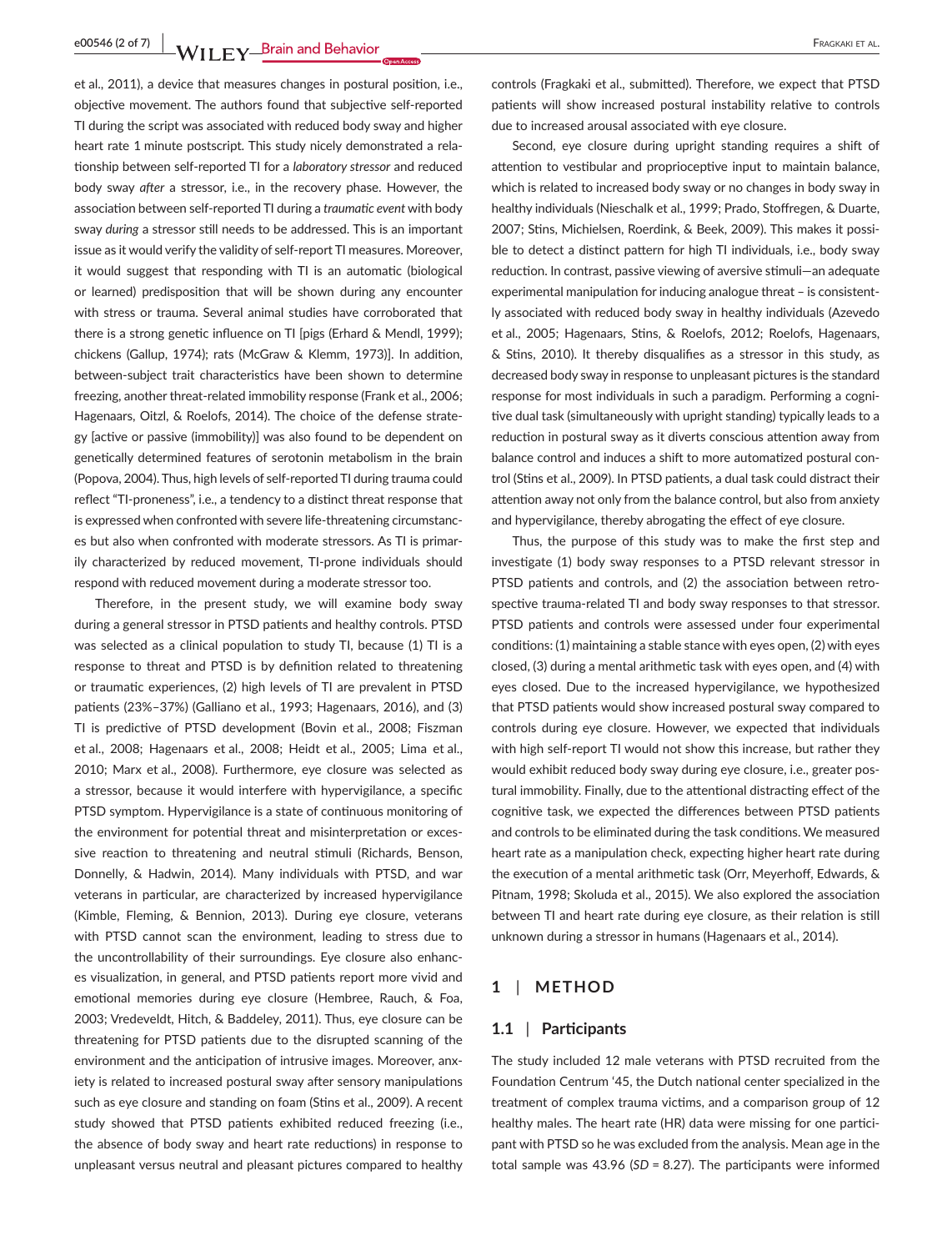about the procedure of the study, gave written informed consent, and received financial compensation of 15 euro. The study was conducted in accordance with the Declaration of Helsinki and approved by the Ethics Committee of Leiden University Medical Center.

#### **1.2** | **Material**

#### **1.2.1** | **Body sway**

Postural movements were measured with a custom made  $1 \times 1$  stabilometric platform at a sample frequency of 100 Hz. The length of the sway path (sway path length; SPL) of the center of pressure was used as an outcome measure, which is the total of the center of pressure in the anterior-posterior and mediolateral plane over the measurement interval. Low values are indicative of the near absence of bodily motion, whereas high values indicate increased bodily movement (and eventually loss of postural stability).

### **1.2.2** | **Heart rate**

Heart rate (HR) was recorded with a polar band (Heart Rate Telemetry Systems). The polar band was placed at the height of the sternum and the signal was transformed to beats per minute.

### **1.2.3** | **Tonic immobility**

We administered the Tonic Immobility Scale—Adult Form (TIS-A; Forsyth et al., 2000) to measure subjective retrospective TI. We used an adapted form that referred to any trauma type instead of sexual trauma only (see also Taylor, Stapleton, & Asmundson, 2007). TIS includes 10 self-report questions that assess peritraumatic tonic immobility (TIS-TI) and peritraumatic fear (TIS-Fear) responses rated on a 7-point Likert scale (0–6). In this experiment, we used the 7-item TIS-TI, which has an excellent internal consistency (Cronbach's α = .94; Fusé et al., 2007). Participants were asked to complete this measurement referring to their worst traumatic experience.

#### **1.2.4** | **PTSD diagnostic status**

PTSD symptoms were assessed with the Clinician-Administered PTSD Scale (CAPS-IV; Blake et al., 1990). CAPS-IV is a 30-item structured interview that assesses the frequency and intensity of PTSD symptoms. The items are rated on a 5-point scale (0–4) for frequency and intensity of symptoms respectively that can be summed to a 9-point scale (0–8) score for each symptom. Participants are asked to answer the questions referring to their worst traumatic experience. CAPS-IV is a widely used instrument for PTSD with established psychometric properties (Weathers, Keane, & Davidson, 2001).

#### **1.3** | **Procedure**

Firstly, participants completed the TIS-A to measure retrospective TI on their worst traumatic experience as identified during the CAPS-IV.

During the experimental phase, the participants entered a dimly lit room and they were asked to step onto a stabilometric platform, keep their feet at the same position in a slightly splayed stance, and look at the monitor with the fixation cross displayed in front of them (eye level; distance 1 m). The experimental phase included four conditions: (1) standing still with eyes open looking at a fixation cross while holding their arms alongside their body (EO-NoTask), (2) standing still with eyes closed (EC-NoTask), (3), standing with eyes open while performing a mental arithmetic task of counting backwards in steps of 7 from a starting value around 300 (EO-Task), and (4) standing with eyes closed while performing the same task (EC-Task). Each condition lasted 30 s and was conducted four times. The 16 trials were presented in random order and the total duration of balance recordings was 8 min.

### **1.4** | **Data analyses**

Postural sway excursions were analyzed with MATLAB and further statistical analyses were performed with the Statistical Package for Social Sciences (IBM SPSS 20.0). The time-series were filtered (secondorder low-pass Butterworth filter, cut-off frequency 10 Hz), and the posturographic data (SPL) and HR data were averaged over the four trials of each condition. The data were analyzed with  $2 \times 2 \times 2$  mixed analyses of variance (ANOVA) with within-subject factors Vision (Eyes Open, Eyes Closed) and Task (No-Task, Task), between-subject factor Group (PTSD patients, Controls) and TI as a covariate. Separate twoway ANOVAs were performed to examine the direction of the effects in three-way interactions. The alpha level for all the analyses was .05 and the effect sizes are presented as partial eta-squared ( $\eta_p^2$ ).

## **2** | **RESULTS**

#### **2.1** | **Descriptives**

Participants in the PTSD group had a mean age of 39.82 (*SD* = 6.75), which was significantly lower than the control group (*M* = 47.75, *SD* = 7.92), *t*(20) = −2.591, *p* = .017. Participants in the PTSD group were more likely to have lower education and be unemployed (*p*s < .05). The mean score on the CAPS was 86.92 (*SD* = 13.64, 95% CI [78.25, 95.58]) for PTSD patients, which indicates severe PTSD (Weathers et al., 2001). The mean score for TI was 15.83 (*SD* = 9.16) (PTSD: *M* = 20.73, *SD* = 10.61; Controls: *M* = 11.33, *SD* = 4.40). Mann–Whitney test showed that PTSD patients (Mdn = 15.05) had significantly higher TI scores than controls (Mdn = 9.21) (*U* = 32.500, *z* = −2.066, *p* = .039). Figure 1 depicts the raw mean and standard error for SPL and HR in all conditions for both groups.

#### **2.2** | **Posturography**

There was a significant three-way Vision × Task × Group interaction,  $F(1, 20) = 9.330$ ,  $p = .006$ ,  $\eta_p^2 = .318$ . Separate ANOVAs with and without the task and for each group showed that without the task SPL increased for the PTSD group, but decreased for Controls, *F*(1, 20) = 33.563, *p* < .001,  $\eta_p^2$  = .627. In contrast, during execution of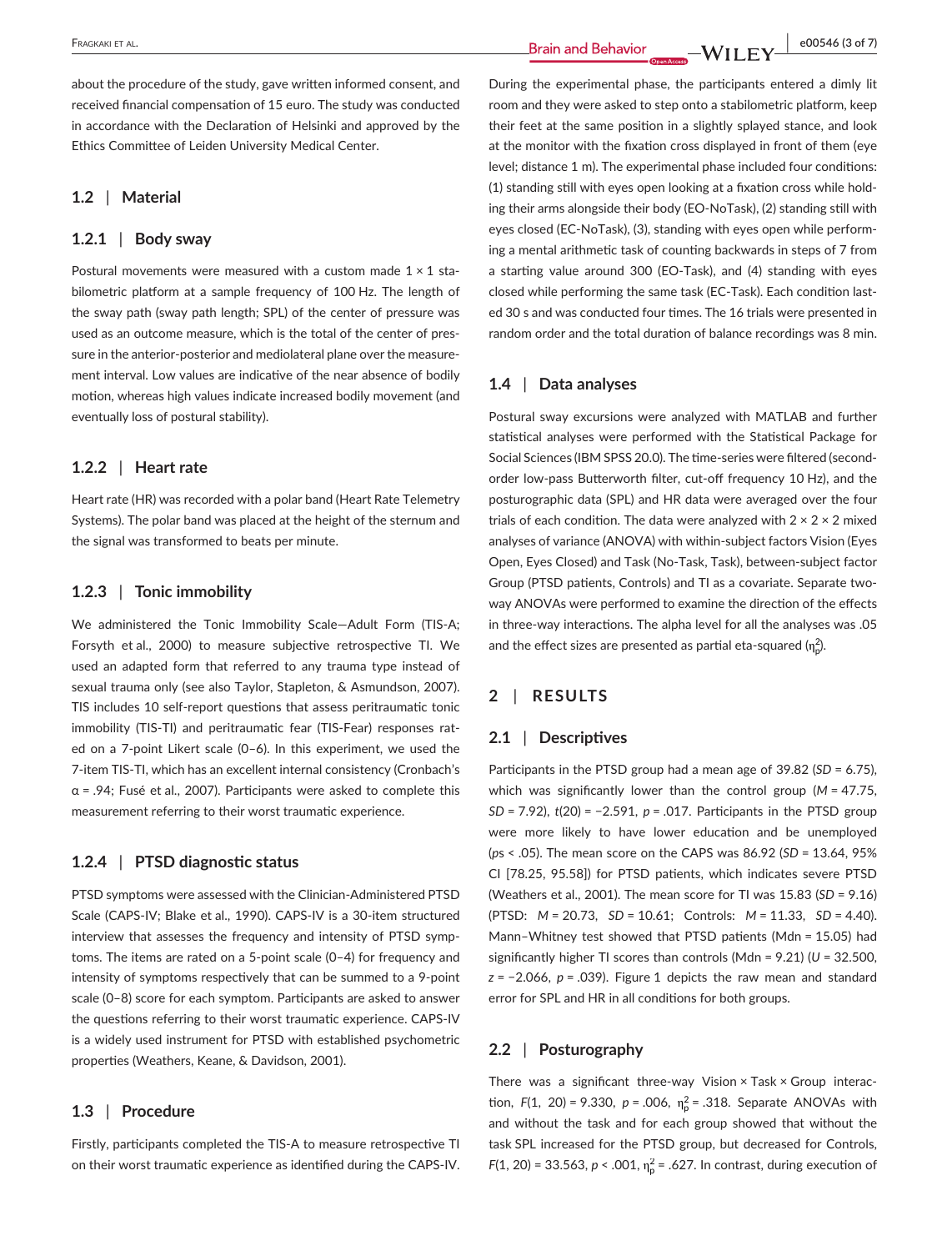

FIGURE 1 Mean of sway path length (SPL, panel (A) and heart rate (HR, panel (B) for PTSD group, and Controls for the four conditions. Error bars denote standard errors of mean

the cognitive task, this effect was no longer significant, *F*(1, 20) = .459, *p* = .506.

The Vision x Group interaction was significant, *F*(1, 20) = 13.977,  $p$  = .001,  $\eta_{\textsf{p}}^2$  = .411, indicating distinct responses to eye closure for PTSD patients and Controls. The Vision x Task interaction was also significant, *F*(1, 20) = 5.939, *p* = .024,  $\eta_p^2$  = .229, suggesting that SPL increased from EO to EC in No-Task, but not in Task. The Group × Task interaction was not significant (*F* < .376, *p* > .546). Finally, there was a significant main effect of Vision, *F*(1, 20) = 10.498, *p* = .004, η<sub>ρ</sub><sup>2</sup> = .344, but not for Group or Task (both *F*s < .505, both *p*s > .486). SPL was significantly higher in eyes closed than in eyes open conditions across groups.

With respect to TI, the three-way Vision × Task × TI interaction was significant, *F*(1, 20) = 6.588, *p* = .018, η<sub>ρ</sub><sup>2</sup> = .248. Post hoc partial correlations controlling for Group showed that TI was correlated with decreases in SPL from EO to EC in No-Task (*r* = −.76, *p* < .001; see Fig. 2), but not during the execution of the task (*r* = .19, *p* = .41). TI was not related to changes in SPL for Task versus No-Task with EO (*r* = .33, *p* = .12) or with EC (*r* = .17, *p* = .43). The two-way Vision × TI interaction was also significant, *F*(1, 20) = 12.687, *p* = .002, η<sub>ρ</sub><sup>2</sup> = .388, but not the Task  $\times$  TI interaction,  $F(1, 20) = .219$ ,  $p = .645$ . Partial correlations controlling for Group showed that TI was correlated with decreases in SPL from EO to EC conditions (*r* = −.623, *p* = .002).

#### **2.3** | **Heart rate**

There were no interaction effects for Group, Vision, Task, and TI (all *F*s < 2.30, all *p*s > .14). Three main effects were significant though:



FIGURE 2 Scatterplot with regression line presenting the correlation between tonic immobility and change in body sway (sway path length; in centimeters) when participants had their eyes closed compared to eyes open for PTSD patients (panel A) and Controls (panel B). Positive values scores indicate increases and negative values indicate decreases in body sway from Eyes-Open to Eyes-Closed

Group (F[1, 20] = 4.372,  $p = .050$ ,  $\eta_p^2 = .179$ ), Task (F[1, 20] = 9.866,  $p = .005, \eta_p^2 = .330$ , and TI (*F*[1, 20] = 5.997,  $p = .024, \eta_p^2 = .231$ ). Specifically, PTSD patients had a higher overall HR than Controls, HR increased from NoTask to Task, and higher TI was related to lower HR controlling for Group (*r* = −.48, *p* = .024). The main effect of Vision was not significant, *F*(1, 20) = 1.043, *p* = .319.

## **3** | **DISCUSSION**

The aim of this study was to make a first step in exploring differences in body sway responses to stress between PTSD and controls and the association between self-report TI and actual body sway in response to a PTSD-relevant stressor. As expected, eye closure resulted in increased body sway for PTSD patients, but not for controls. Directing attention inwards might have elicited a sense of uncontrollability because of reduced visual input, possibly resulting in fear or restlessness. With eyes closed, PTSD patients are prevented from scanning the environment for threatening cues and/or they could temporarily experience or anticipate the occurrence of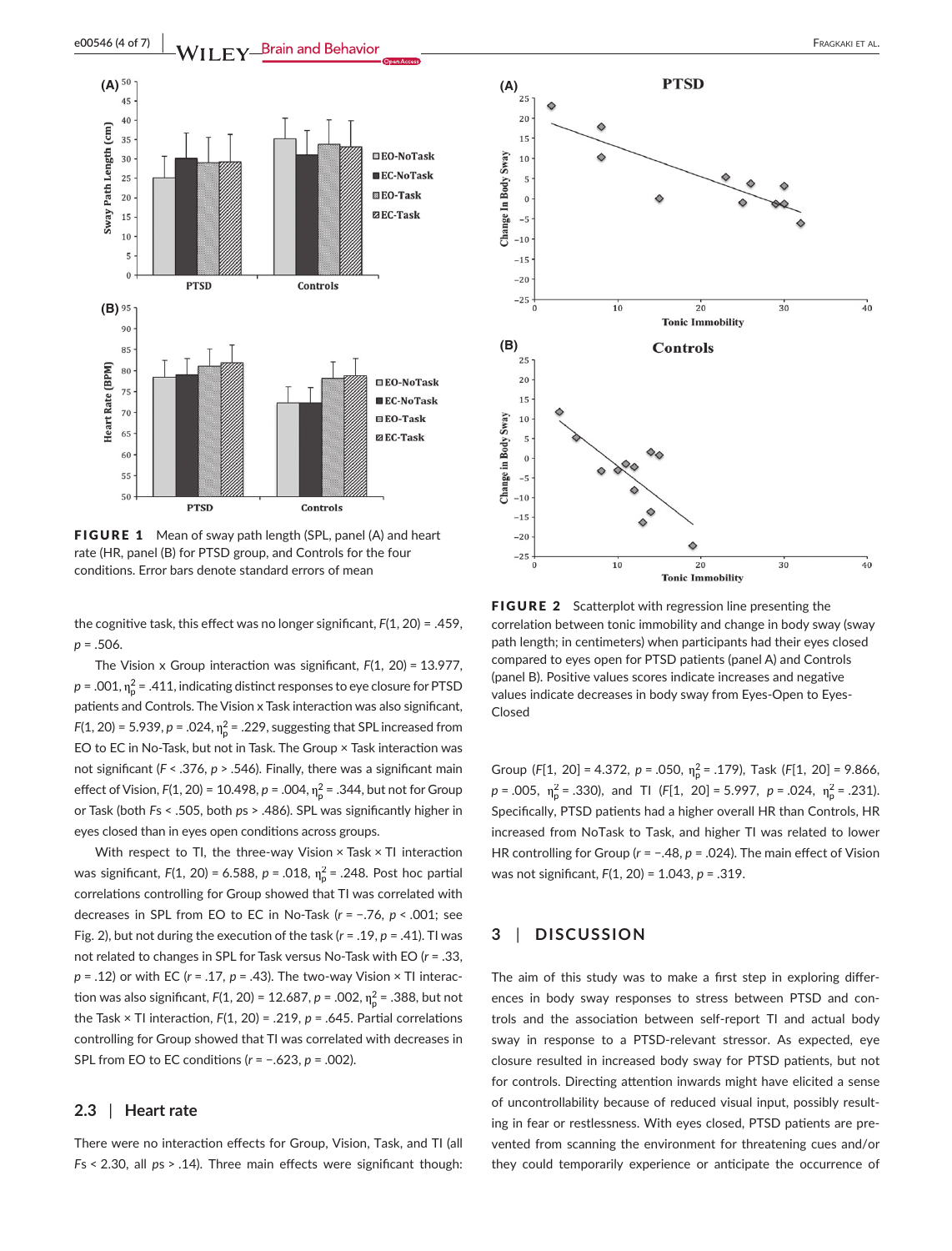intrusive memories. Veterans may be especially sensitive to reduced visual control, because they were used to operate in a hostile environment with danger everywhere and were trained to be alert to threat. Speculatively, increased body sway could be an indicator of elevated fight-flight behavior in PTSD in response to eye closure. This is in line with other findings supporting a lack of freezing response in PTSD patients (Adenauer et al., 2010). This effect was observed only without the task, suggesting that the task indeed functioned as a distractor for PTSD patients. During the task, their attention might have shifted away from scanning the environment or inhibiting intrusive memories, resulting in a decrease in anxiety.

Most importantly, confirming our hypothesis, subjective, retrospective TI was associated with decreases in body sway during eye closure without the task in the whole sample. This finding is striking as it reveals a distinct response to stress in individuals with high TI. Remarkably, high TI was associated with reduced body sway whereas PTSD was associated with increased body sway in response to eye closure. More specifically, PTSD patients with high TI exhibited a reduced increase in body sway from eyes-open to eyes-closed, whereas Controls with high TI exhibited greater decreases in body sway, both possibly indicating a distinct threat response that is characterized by a more prominent role of the parasympathetic nervous system. The presence of a distinct response to threat in TI-prone individuals warrants further exploration in future research. It will be interesting for future studies to investigate these patterns in a larger sample size of PTSD patients with high versus low TI to shed more light on this issue.

PTSD is a multi-faceted disorder, which was recognized by including additional symptom presentations in DSM-5 (American Psychiatric Association, 2013; Galatzer-Levy & Bryant, 2013). Our data, as well as previous studies reporting decreased treatment response in PTSD with TI (Fiszman et al., 2008; Lima et al., 2010), might indicate a TI-specific PTSD subtype. This may be highly relevant, as they possibly suggest that treatments should be adjusted to this PTSD-type. Indeed, PTSD patients with high levels of TI responded poorly to pharmacological treatment (Fiszman et al., 2008; Lima et al., 2010). Popova (2004) suggested that the choice of a defense strategy is based on serotonin metabolism in the brain and Lima et al. (2010) argued that PTSD patients that respond with TI might have higher levels of serotonin and reduced sensitivity of postsynaptic serotonin receptors, which might explain the ineffectiveness of antidepressants in these individuals. Treatments can be adjusted in several ways. First, TI induces feelings of shame and guilt (Bovin et al., 2014) so psychoeducation on the automatic nature of this response may be especially important in these specific PTSD patients, as it was already suggested 35 years ago (Bovin et al., 2014; Suarez & Jr Gallup, 1979). Also, although exposure treatments are generally effective for PTSD, the effects are stronger for fear and anxiety than for other emotions and cognitions (Schnyder & Cloitre, 2015). Emotions/cognitions such as shame and guilt may merit additional treatment strategies focusing on other emotional responses. For example, imagery rescripting was equally effective for fear-related emotions but more effective in reducing other emotional responses (such as anger; Arntz, Tiesema, & Kindt, 2007). Imagery rescripting techniques might also be used to address peritraumatic TI responses and related emotions. Overall, our data, as well as previous studies reporting an association between high TI and PTSD severity or poor treatment response, might indicate a TI-specific PTSD form which could be in need of more tailored interventions.

With respect to heart rate, we found the expected heart rate increase during a cognitive task, which is in line with previous findings (Orr et al., 1998; Skoluda et al., 2015). The task requires a (mental) effort, which is associated with increased sympathetic activity (Orr et al., 1998; Skoluda et al., 2015). PTSD patients had overall higher heart rates than controls, consistent with previous studies that found overall increased heart rate in PTSD, suggesting a lack of de-activation at rest (Buckley & Kaloupek, 2001; Pole, 2007). TI was related to lower heart rate. This seems contradictory to the two human studies reporting that TI was related to heart rate increases in response to traumarelevant stimuli (Alves et al., 2014; Volchan et al., 2011). However, our effect was general and not condition specific, and thus not related to the stressor. Heart rate is affected by both the sympathetic and parasympathetic nervous system activity and thus highly variable, which may result in seemingly contradictory findings. Reduced heart rate could be related to freezing-like behavior, or nonspecific attentive processing during the whole experiment. Previous research in animals presented both increases and decreases in heart rate during TI induction (Hagenaars et al., 2014; Nash, Gallup, & Czech, 1976). Again, relative sympathetic and parasympathetic activity changes over time during TI, and thus a simple mean heart rate may not cover the complex of physiological changes during TI over time (Carli, 1974). Future research might include skin conductance in addition to heart rate in order to gain more information on pure arousal. Interestingly, eye closure may be a TI-congruent stressor as it is accompanied by intermittent eye closure in animals. Moreover, occurrence of eye closure during TI is associated with longer TI duration in animals (Gallup, Nash, & Wagner, 1971).

Several limitations should also be mentioned. Most importantly, the sample size was small and the control group did not include war veterans thus replication studies are needed. Subjective measures of fear and TI between the conditions could also provide important information, as well as assessment of startle, skin conductance, and body temperature. Previous studies found hypothermia during TI induction in animals (Eddy & Gallup, 1990; Nash et al., 1976) and it would be interesting to test whether similar temperature changes can be found in high and low TI PTSD patients. Moreover, a baseline measure of heart rate could have given us a clearer picture of heart rate (re)activity. Finally, we did not examine the participants' performance on the task, which could have provided further information about attentional and memory processes and the trade-off between behavioral responses and task performance.

Overall, this study contributes to the knowledge on automatic responses to threat in PTSD and revealed preliminary evidence on a distinctive pattern in individuals with higher TI in response to experimentally induced stress. That is, eye closure leads to increased postural sway in the PTSD group, but PTSD patients with high TI exhibited a lower increase in body sway, and Controls exhibited a greater decrease in body sway. This distinctive response raises questions about other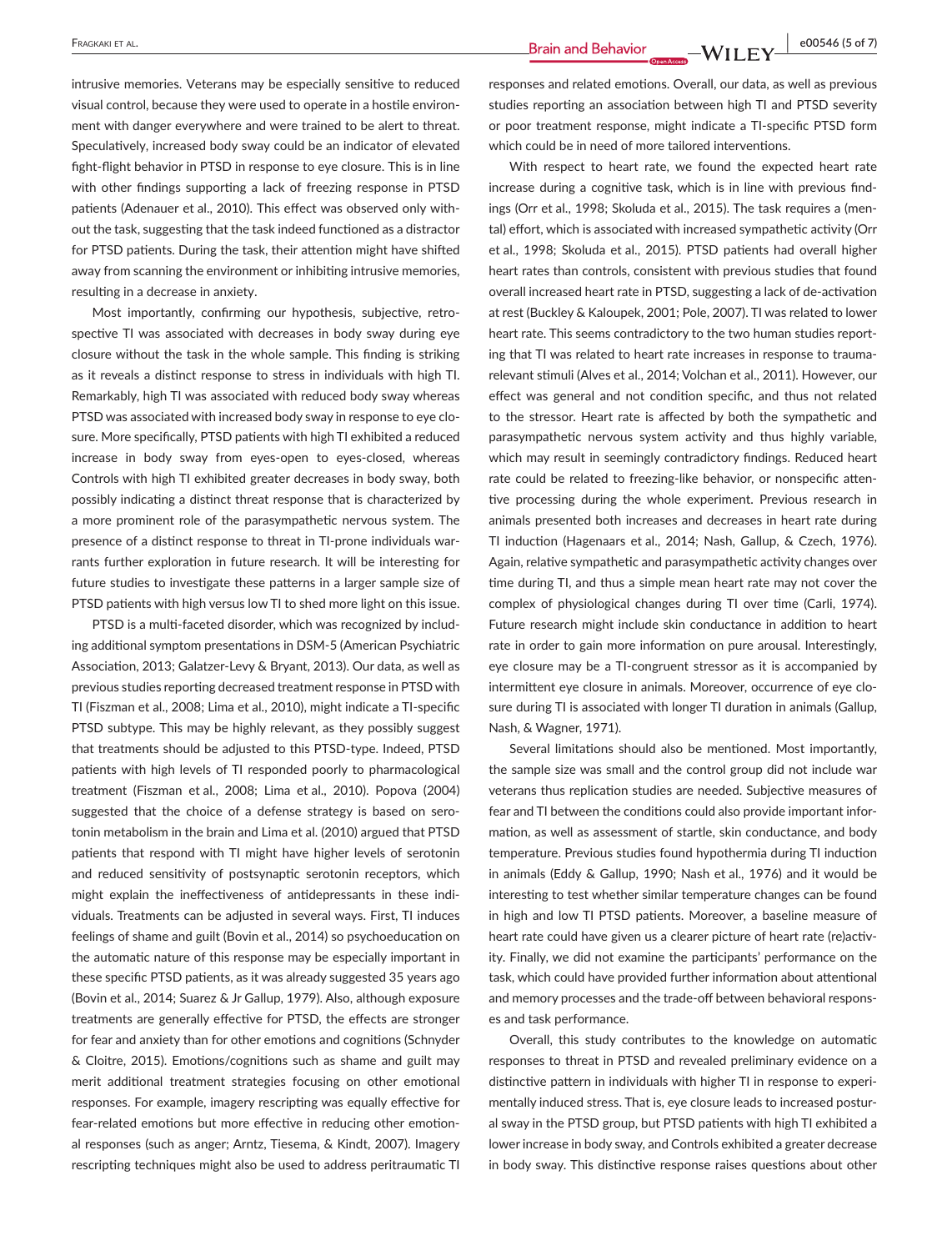**e00546 (6 of 7) |**  Fragkaki et al.

potential differences in PTSD based on levels of TI that warrant future exploration. Additionally, these findings suggest that traumatic experiences and the associated TI may become embodied in postural control systems. Future research is highly needed to corroborate these findings in larger samples of PTSD patients and compare PTSD with other threat-related disorders and anxiety disorders to establish whether this association is a transdiagnostic symptom or specific to PTSD.

## **ACKNOWLEDGMENTS**

M. Hagenaars was supported by a VENI grant [#451-09-018] from the Netherlands Organisation for Scientific Research (NWO). K. Roelofs was supported by a VIDI Grant [#452-07-08] from NWO.

#### **CONFLICT OF INTEREST**

There is no conflict of interest.

#### **FUNDING INFORMATION**

Netherlands Organisation for Scientific Research (NWO) (Grant/ Award Number: VENI Grant/#451-09-018, VIDI Grant/#452-07-08).

#### **REFERENCES**

- Adenauer, H., Catani, C., Keil, J., Aichinger, H., & Neuner, F. (2010). Is freezing an adaptive reaction to threat? Evidence from heart rate reactivity to emotional pictures in victims of war and torture. *Psychophysiology*, *47*, 315–322.
- Alves, R. C. S., Portugal, L. C., Fernandes Jr, O., Mocaiber, I., Souza, G.G.L., David, I.P.A., … Pereira, M.G. (2014). Exposure to trauma-relevant pictures is associated with tachycardia in victims who had experienced an intense peritraumatic defensive response: The tonic immobility. *Frontiers in Psychology*, *5*, 1–7.
- American Psychiatric Association (2013). *Diagnostic and statistical manual of mental disorders* (5th ed.). Arlington, VA: Author.
- Arntz, A., Tiesema, M., & Kindt, M. (2007). Treatment of PTSD: A comparison of imaginal exposure with and without imagery rescripting. *Journal of Behavior Therapy and Experimental Psychiatry*, *38*, 345–370.
- Azevedo, T. M., Volchan, E., Imbiriba, L. A., Rodrigues, E. C., Oliveira, J.M., Oliveira, L.F., … Vargas, C.D. (2005). A freezing-like posture to pictures of mutilation. *Psychophysiology*, *42*, 255–260.
- Blake, D. D., Weathers, F. W., Nagy, L. M., Kaloupek, D. G., Charney, D.S., & Keane, T.M. (1990). A clinician rating scale for assessing current and lifetime PTSD: The CAPS-1. *Behavioural Therapy*, *13*, 187–188.
- Bovin, M., Dodson, T. S., Smith, B. N., Gregor, K., Marx, B.P., & Pineles, S.L. (2014). Does guilt mediate the association between tonic immobility and posttraumatic stress disorder symptoms in female trauma survivors? *Journal of Traumatic Stress*, *27*, 1–4.
- Bovin, M. J., Jager-Hyman, S., Gold, S. D., Marx, B. P., & Sloan, D.M. (2008). Tonic immobility mediates the influence of peritraumatic fear and perceived inecapability on posttraumatic stress symptom severity among sexual assault survivors. *Journal of Traumatic Stress*, *21*, 402–409.
- Buckley, T. C., & Kaloupek, D. G. (2001). A meta-analytic examination of basal cardiovascular activity in posttraumatic stress disorder. *Psychosomatic Medicine*, *63*, 585–594.
- Carli, G. (1974). Blood pressure and heart rate in the rabbit during animal hypnosis. *Electroenceplhalography and Clinical Neurophysiology*, *37*, 231–237.
- Eddy, T. J., Gallup Jr, G. G. (1990). Thermal correlates of tonic immobility and social isolation in chickens. *Physiology and Behavior*, *47*, 641–646.
- Erhard, H. W., & Mendl, M. (1999). Tonic immobility and emergence time in pigs—More evidence for behavioural strategies. *Applied Animal Behaviour Science*, *61*, 227–237.
- Fiszman, A., Mendlowicz, M. V., Marques-Portella, C., Volchan, E., et al. (2008). Peritraumatic tonic immobility predicts a poor response to pharmacological treatment in victims of urban violence with PTSD. *Journal of Affective Disorders*, *107*, 193–197.
- Forsyth, J. P., Marx, B., Heidt, J., Fusé, T. M. K., & Gallup Jr, G.G. (2000). *The tonic immobility scale-adult form*. Albany, NY: Authors.
- Fragkaki, I., Roelofs, K., Stins, J., Jongedijk, R. A., & Hagenaars, M.A. (submitted). Reduced freezing in PTSD patients while watching affective pictures. Manuscript submitted for publication.
- Frank, E., Salchner, P., Aldag, J. M., Salome, N., Singewald, N., Landgraf, R., & Wigger, A. (2006). Genetic predisposition to anxiety-related behavior determines coping style, neuroendocrine responses, and neuronal activation during social defeat. *Behavioral Neuroscience*, *120*, 60.
- Fusé, T., Forsyth, J. P., Marx, B., Gallup, G. G., & Weaver, S. (2007). Factor structure of the Tonic Immobility Scale in female sexual assault survivors: An exploratory and confirmatory factor analysis. *Journal of Anxiety Disorders*, *21*, 265–283.
- Galatzer-Levy, I. R., & Bryant, R. A. (2013). 636120 ways to have posttraumatic stress disorder. *Perspectives on Psychological Science*, *8*, 651–662.
- Galliano, G., Noble, L. M., Travis, L. A., & Puechl, C. (1993). Victim reactions during rape/sexual assault: Preliminary study of the immobility response and its correlates. *Journal of Interpersonal Violence*, *8*, 109–114.
- Gallup, G. G. (1974). Genetic influence on tonic immobility in chickens. *Animal Learning & Behavior*, *2*, 145–147.
- Gallup Jr, G. G., Nash, R. F., & Wagner, A. M. (1971). The tonic immobility reaction in chickens: Response characteristics and methodology. *Behavior Research Methods and Instrumentation*, *3*, 237–239.
- Hagenaars, M. A. (2016). Tonic immobility in a large community sample. *Journal of Experimental Psychopathology*, *7*, 1–15. doi[:10.5127/](http://dx.doi.org/10.5127/jep.051915) [jep.051915](http://dx.doi.org/10.5127/jep.051915)
- Hagenaars, M. A., Oitzl, M., & Roelofs, K. (2014). Update freeze: Aligning animal and human research. *Neuroscience and Biobehavioral Reviews*, *47*, 165–176.
- Hagenaars, M. A., Stins, L., & Roelofs, K. (2012). Aversive life events enhance human freezing responses. *Journal of Experimental Psychology: General*, *141*, 98–105.
- Hagenaars, M. A., Van Minnen, A., Holmes, E. A., Brewin, C. R., & Hoogduin, C.A.L. (2008). The effect of hypnotically-induced somatoform dissociation on intrusion development after an aversive film: An experimental study. *Cognition and Emotion*, *22*, 944–963.
- Heidt, J. M., Marx, B. P., & Forsyth, J. P. (2005). Tonic immobility and childhood sexual abuse: A preliminary report evaluating the sequela of rape-induced paralysis. *Behaviour Research and Therapy*, *43*, 1157– 1171.
- Hembree, E. A., Rauch, S. A. M., & Foa, E. B. (2003). Beyond the manual: The insider's guide to prolonged exposure therapy for PTSD. *Cognitive and Behavioral Practice*, *10*, 22–30.
- Kimble, M. O., Fleming, K., & Bennion, K. A. (2013). Contributors to hypervigilance in a military and civilian sample. *Journal of Interpersonal Violence*, *28*, 1672–1692.
- Lima, A. A., Fiszman, A., Marques-Portella, C., Mendlowicz, M. V., Coutinho, E.S., Maia, D.C., … Figueira, I. (2010). The impact of tonic immobility reaction on the prognosis of posttraumatic stress disorder. *Journal of Psychiatric Research*, *44*, 224–228.
- Marx, B. P., Forsyth, J. P., Gallup, G. G., Fusé, T., & Lexington, J.M. (2008). Tonic immobility as an evolved predator defense: Implications for sexual assault survivors. *Clinical Psychology: Science and Practice*, *15*, 74–90.
- McGraw, C. P., & Klemm, W. R. (1973). Genetic differences in susceptibility of rats to the immobility reflex ("animal hypnosis"). *Behavior Genetics*, *3*, 155–162.